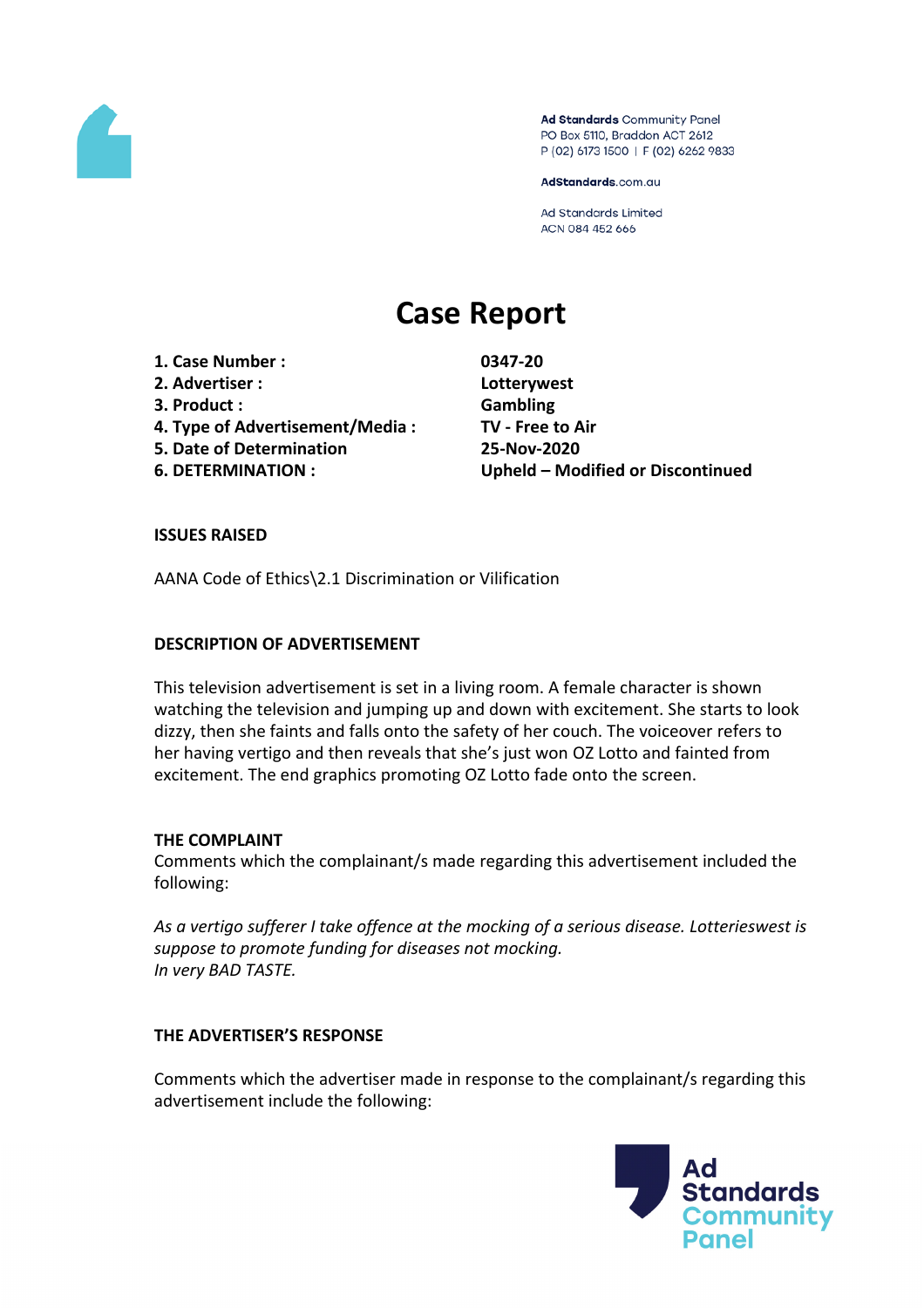

*The advertisement in question OZ Lotto "Faint" (Key Number LWOP000126Y CAD number G8LXHLGA) has been running on air from Thursday 5 November 2020 until Tuesday 10 November 2020.*

*This is a revision of LWOP000193L (CAD Number G8CSYLGA) which has been running intermittently from Sunday September 13 until Tuesday November 16. In this revision we only made changes to the end frame. The vision and voice over remained the same.*

*This ad is one of seven within the OZ Lotto 'Get Amongst It' TVC brand suite. This suite celebrates 'winning moments' with a variety of unique situations where the characters discover they've won OZ Lotto. The advertisements use humour to bring these "winning lotto moments" to life by exploring the many possible reactions to finding out you're a millionaire. Each scene is narrated by local WA comedian Ozzy Man, and he speculates about what has occurred in a humorous sports commentary style. The ad makes light of these winning lotto moments in an entertaining way and does not discriminate or vilify any person(s) in the community.*

*'Faint' was created based on the insight that people might genuinely 'pass out' with shock if they received the news that they had just won millions of dollars playing OZ Lotto.*

*The complaint in question is raised against Section 2.1 of the AANA Code of Ethics guideline that ensures advertising does not portray people or depict material which discriminates or vilifies based on account of disability and mental illness.*

*The OZ Lotto "Faint" advertisement describes potential explanations for what is happening in the story. One possible explanation for her fainting to be a result of vertigo, however the narrator does not, by either implication or direct expression, discriminate against or vilify the character based on this assumption, or portray this as being a negative condition.*

*The commentary portrays concern that the character "Phoebe" does not hurt herself as she falls. It is later explained in the advertisement that she has fainted as a result of the shock of winning OZ Lotto, and her fall is unrelated to vertigo.*

*The OZ Lotto "Faint" ad is not in breach of any of the following guidelines as part of the AANA Code of Ethics under Section 2.*

- *• It does not employ sexual appeal of minors or anyone in a way that is exploitative or degrading.*
- *• It does not portray violence in any way.*
- *• It does not breach sensitivity in the treatment of sex, sexuality or nudity.*
- *• It does not use inappropriate language.*
- *• It does not depict material contrary to Prevailing Community Standards on health and safety.*
- *• The ad is clearly distinguishable as advertising.*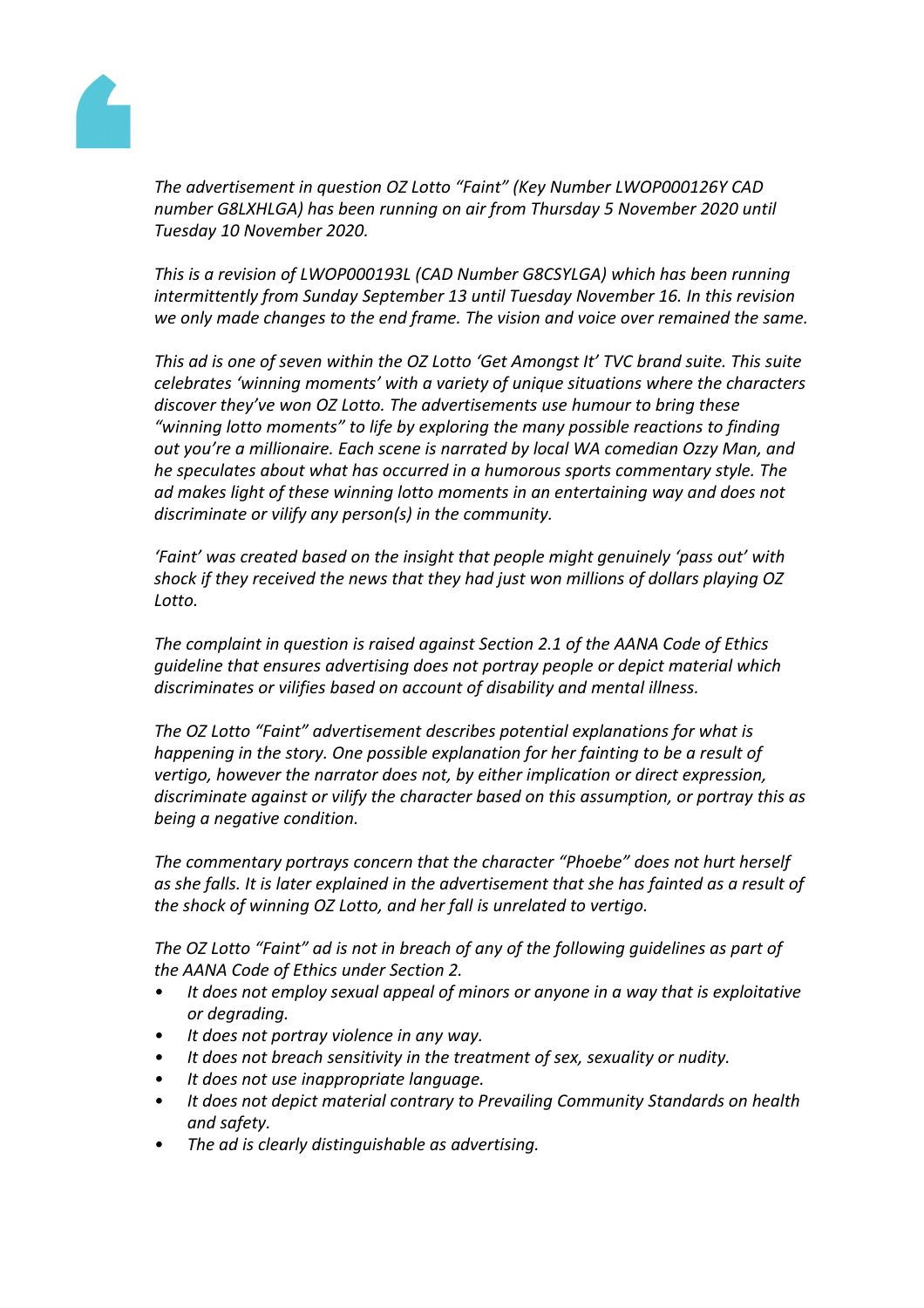

#### **THE DETERMINATION**

The Ad Standards Community Panel (the Panel) considered whether this advertisement breaches Section 2 of the AANA Code of Ethics (the Code).

The Panel noted the complainant's concern that the advertisement is mocking a serious condition.

The Panel viewed the advertisement and noted the advertiser's response.

**Section 2.1: Advertising or Marketing Communication shall not portray people or depict material in a way which discriminates against or vilifies a person or section of the community on account of race, ethnicity, nationality, gender, age, sexual preference, religion, disability, mental illness or political belief.**

The Panel noted the Practice Note to Section 2.1 provides the following definitions: *"Discrimination – unfair or less favourable treatment. Vilification – humiliates, intimidates, incites hatred, contempt or ridicule."*

# **Does the advertisement portray material in a way which discriminates against or vilifies a person on account of disability?**

The Panel noted that the definition of disability in the Practice Note is *"a current, past or potential physical, intellectual, psychiatric, or sensory illness, disease, disorder, malfunction, malformation, disfigurement or impairment, including mental illness".*

The Panel noted that while it may not be a disability itself, vertigo is often debilitating and a symptom of other potentially serious medical conditions and the Panel considered that most members of the community would find it to be an impairment and that therefore Section 2.1 of the Code applies.

The Panel noted that abnormal eye movements is a symptom of vertigo and noted that the woman in the advertisement does display such symptoms. The Panel considered that the woman in the advertisement is shown to have a medical event which presents very similarly to vertigo and that the voiceover does suggest that it is vertigo.

The Panel considered that the voiceover is initially concerned about the woman, using language such as "Ohhh no, she's got vertigo, it's happening. She's gonna fall down. Phoebe, no, you're gonna hurt yourself, nooooo".

The Panel considered that the voiceover then becomes much less concerned, stating "The couch has got her. Yeah she fainted. Cos she won the jackpot". The Panel considered that the change in tone implied that as the woman had fainted and fallen onto the couch instead of a hard surface, there was no need for concern and no need to bother checking on her.